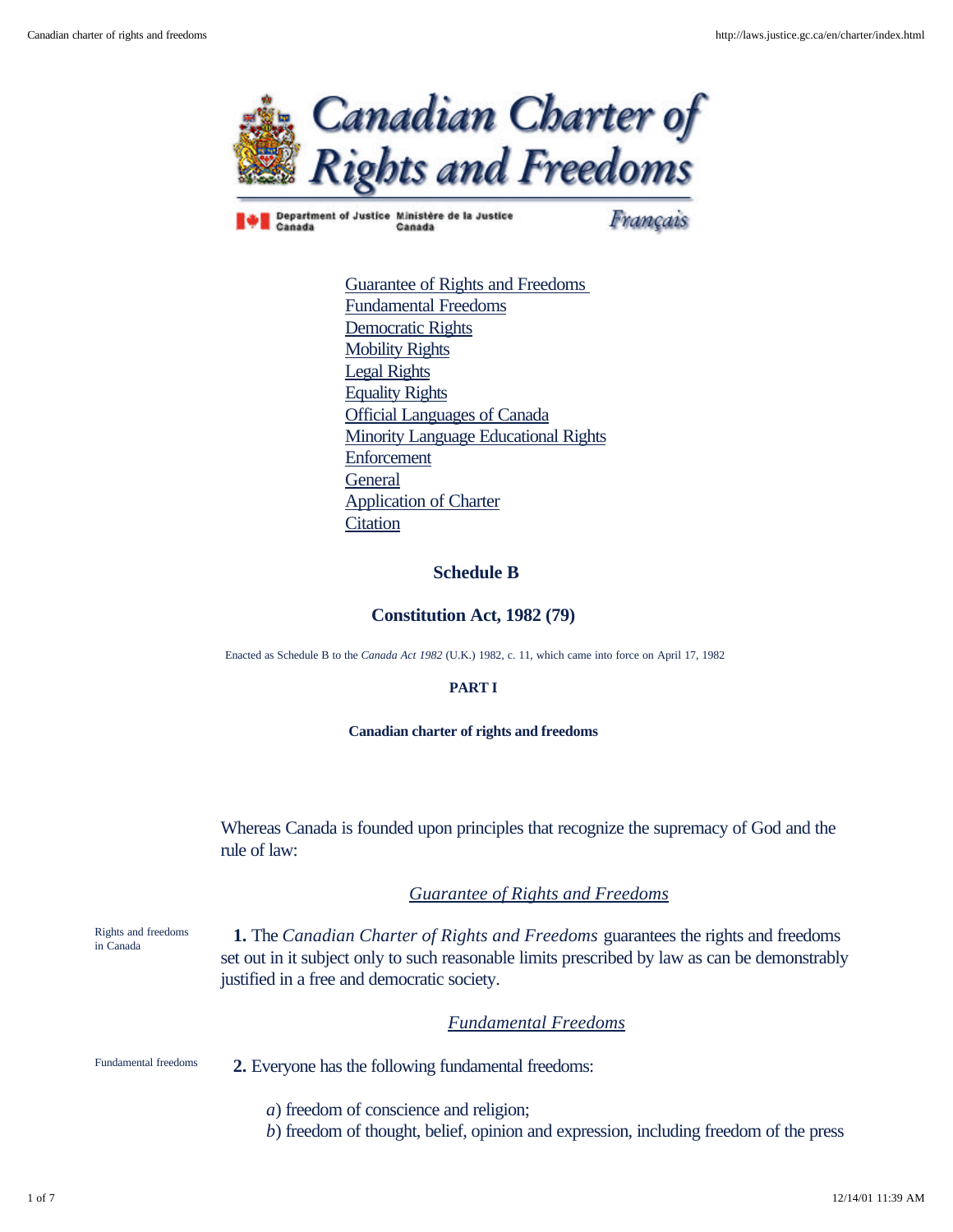|                                           | and other media of communication;<br>$c$ ) freedom of peaceful assembly; and<br>$d$ ) freedom of association.                                                                                                                                                                                                                                                                    |
|-------------------------------------------|----------------------------------------------------------------------------------------------------------------------------------------------------------------------------------------------------------------------------------------------------------------------------------------------------------------------------------------------------------------------------------|
|                                           | <u>Democratic Rights</u>                                                                                                                                                                                                                                                                                                                                                         |
| Democratic rights of<br>citizens          | 3. Every citizen of Canada has the right to vote in an election of members of the House of<br>Commons or of a legislative assembly and to be qualified for membership therein.                                                                                                                                                                                                   |
| Maximum duration of<br>legislative bodies | 4. (1) No House of Commons and no legislative assembly shall continue for longer than<br>five years from the date fixed for the return of the writs of a general election of its members.                                                                                                                                                                                        |
| Continuation in<br>special circumstances  | (2) In time of real or apprehended war, invasion or insurrection, a House of Commons<br>may be continued by Parliament and a legislative assembly may be continued by the<br>legislature beyond five years if such continuation is not opposed by the votes of more than<br>one-third of the members of the House of Commons or the legislative assembly, as the case<br>may be. |
| Annual sitting of<br>legislative bodies   | <b>5.</b> There shall be a sitting of Parliament and of each legislature at least once every twelve<br>months                                                                                                                                                                                                                                                                    |
|                                           | <b>Mobility Rights</b>                                                                                                                                                                                                                                                                                                                                                           |
| Mobility of citizens                      | <b>6.</b> (1) Every citizen of Canada has the right to enter, remain in and leave Canada.                                                                                                                                                                                                                                                                                        |
| Rights to move and<br>gain livelihood     | (2) Every citizen of Canada and every person who has the status of a permanent resident<br>of Canada has the right                                                                                                                                                                                                                                                               |
|                                           | <i>a</i> ) to move to and take up residence in any province; and<br>$b$ ) to pursue the gaining of a livelihood in any province.                                                                                                                                                                                                                                                 |
| Limitation                                | (3) The rights specified in subsection (2) are subject to                                                                                                                                                                                                                                                                                                                        |
|                                           | a) any laws or practices of general application in force in a province other than those<br>that discriminate among persons primarily on the basis of province of present or<br>previous residence; and<br>$b$ ) any laws providing for reasonable residency requirements as a qualification for the<br>receipt of publicly provided social services.                             |
| Affirmative action<br>programs            | (4) Subsections (2) and (3) do not preclude any law, program or activity that has as its<br>object the amelioration in a province of conditions of individuals in that province who are<br>socially or economically disadvantaged if the rate of employment in that province is below the<br>rate of employment in Canada.                                                       |

# *Legal Rights*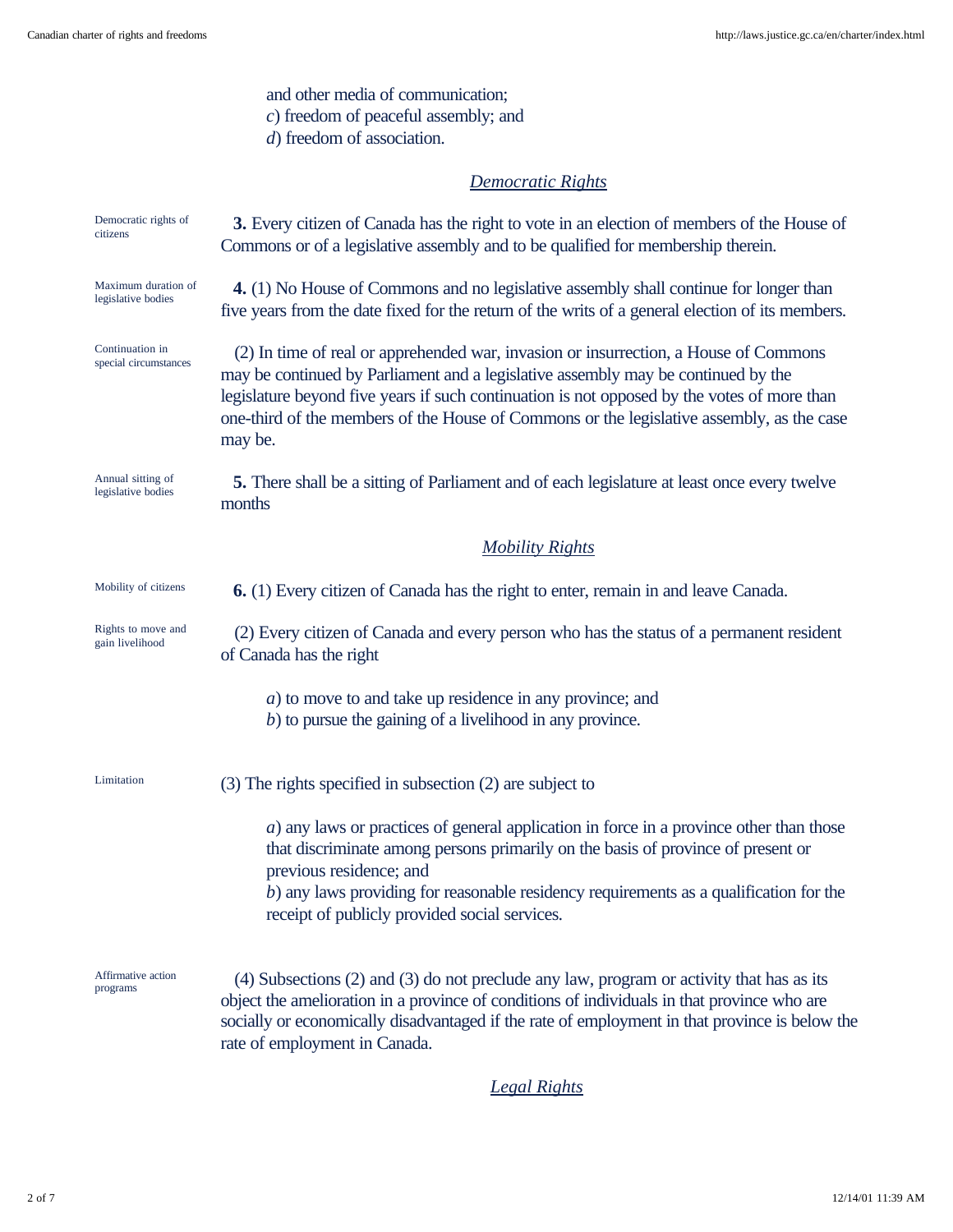| Life, liberty and<br>security of person         | 7. Everyone has the right to life, liberty and security of the person and the right not to be<br>deprived thereof except in accordance with the principles of fundamental justice.                                                                                                                                                                                                                                                                                                                                                                                                            |
|-------------------------------------------------|-----------------------------------------------------------------------------------------------------------------------------------------------------------------------------------------------------------------------------------------------------------------------------------------------------------------------------------------------------------------------------------------------------------------------------------------------------------------------------------------------------------------------------------------------------------------------------------------------|
| Search or seizure                               | 8. Everyone has the right to be secure against unreasonable search or seizure.                                                                                                                                                                                                                                                                                                                                                                                                                                                                                                                |
| Detention or<br>imprisonment                    | <b>9.</b> Everyone has the right not to be arbitrarily detained or imprisoned.                                                                                                                                                                                                                                                                                                                                                                                                                                                                                                                |
| Arrest or detention                             | 10. Everyone has the right on arrest or detention                                                                                                                                                                                                                                                                                                                                                                                                                                                                                                                                             |
|                                                 | <i>a</i> ) to be informed promptly of the reasons therefor;<br>b) to retain and instruct counsel without delay and to be informed of that right; and<br>c) to have the validity of the detention determined by way of habeas corpus and to be<br>released if the detention is not lawful.                                                                                                                                                                                                                                                                                                     |
| Proceedings in<br>criminal and penal<br>matters | 11. Any person charged with an offence has the right                                                                                                                                                                                                                                                                                                                                                                                                                                                                                                                                          |
|                                                 | $a)$ to be informed without unreasonable delay of the specific offence;<br>$b$ ) to be tried within a reasonable time;                                                                                                                                                                                                                                                                                                                                                                                                                                                                        |
|                                                 | $c$ ) not to be compelled to be a witness in proceedings against that person in respect of<br>the offence;                                                                                                                                                                                                                                                                                                                                                                                                                                                                                    |
|                                                 | $d$ ) to be presumed innocent until proven guilty according to law in a fair and public<br>hearing by an independent and impartial tribunal;                                                                                                                                                                                                                                                                                                                                                                                                                                                  |
|                                                 | $e$ ) not to be denied reasonable bail without just cause;<br>$f$ ) except in the case of an offence under military law tried before a military tribunal, to<br>the benefit of trial by jury where the maximum punishment for the offence is<br>imprisonment for five years or a more severe punishment;<br>g) not to be found guilty on account of any act or omission unless, at the time of the<br>act or omission, it constituted an offence under Canadian or international law or was<br>criminal according to the general principles of law recognized by the community of<br>nations; |
|                                                 | $h$ ) if finally acquitted of the offence, not to be tried for it again and, if finally found<br>guilty and punished for the offence, not to be tried or punished for it again; and<br>$i$ ) if found guilty of the offence and if the punishment for the offence has been varied<br>between the time of commission and the time of sentencing, to the benefit of the lesser<br>punishment.                                                                                                                                                                                                   |
| Treatment or<br>punishment                      | 12. Everyone has the right not to be subjected to any cruel and unusual treatment or<br>punishment.                                                                                                                                                                                                                                                                                                                                                                                                                                                                                           |
| Self-crimination                                | 13. A witness who testifies in any proceedings has the right not to have any incriminating<br>evidence so given used to incriminate that witness in any other proceedings, except in a<br>prosecution for perjury or for the giving of contradictory evidence.                                                                                                                                                                                                                                                                                                                                |
| Interpreter                                     | 14. A party or witness in any proceedings who does not understand or speak the language<br>in which the proceedings are conducted or who is deaf has the right to the assistance of an<br>interpreter.                                                                                                                                                                                                                                                                                                                                                                                        |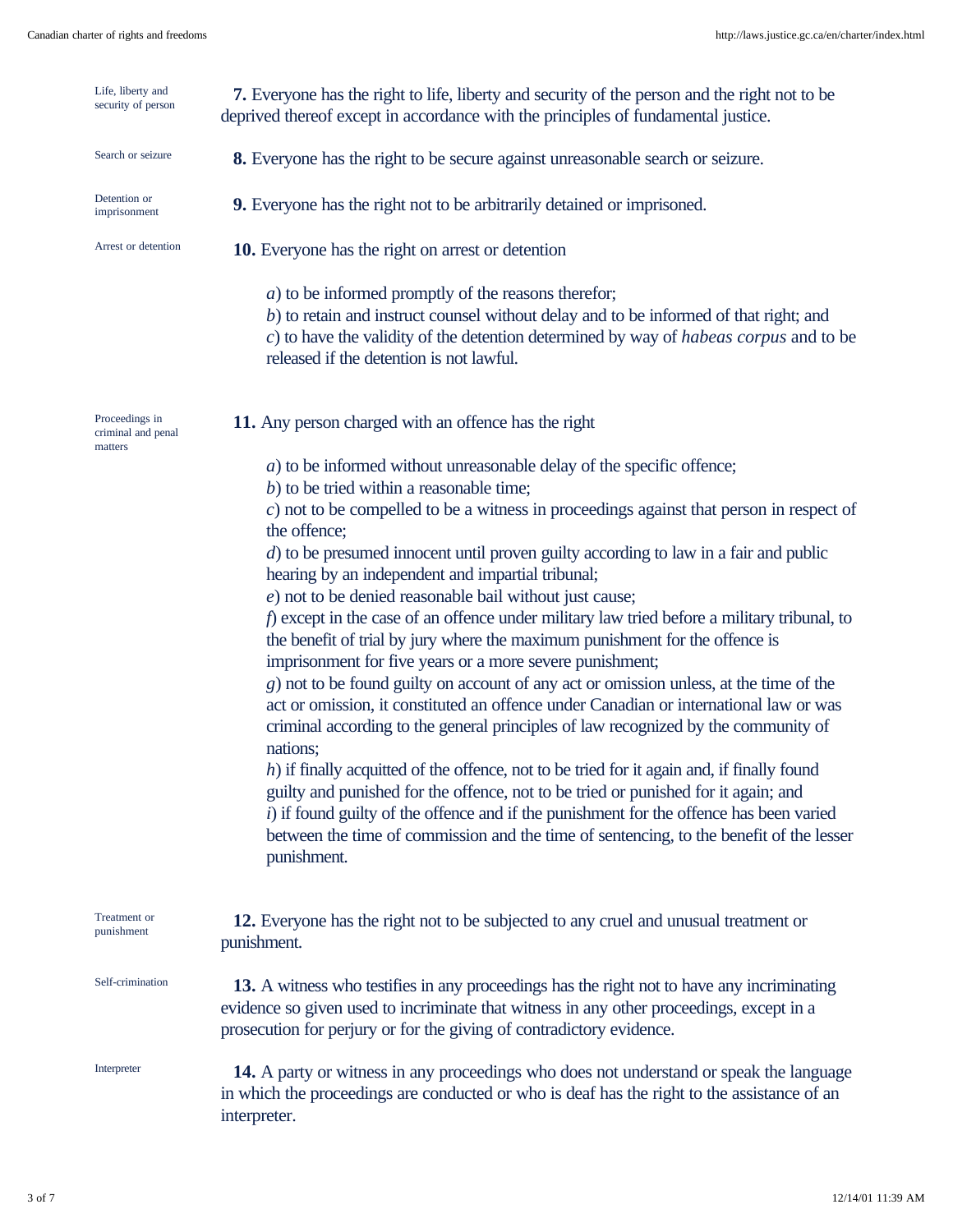## *Equality Rights*

Equality before and under law and equal protection and benefit of law **15.** (1) Every individual is equal before and under the law and has the right to the equal protection and equal benefit of the law without discrimination and, in particular, without discrimination based on race, national or ethnic origin, colour, religion, sex, age or mental or physical disability. Affirmative action programs (2) Subsection (1) does not preclude any law, program or activity that has as its object the amelioration of conditions of disadvantaged individuals or groups including those that are disadvantaged because of race, national or ethnic origin, colour, religion, sex, age or mental or physical disability. *Official Languages of Canada* Official languages of Canada **16.** (1) English and French are the official languages of Canada and have equality of status and equal rights and privileges as to their use in all institutions of the Parliament and government of Canada. Official languages of New Brunswick (2) English and French are the official languages of New Brunswick and have equality of status and equal rights and privileges as to their use in all institutions of the legislature and government of New Brunswick. Advancement of status and use (3) Nothing in this Charter limits the authority of Parliament or a legislature to advance the equality of status or use of English and French. English and French linguistic communities in New Brunswick **16.1.** (1) The English linguistic community and the French linguistic community in New Brunswick have equality of status and equal rights and privileges, including the right to distinct educational institutions and such distinct cultural institutions as are necessary for the preservation and promotion of those communities. Role of the legislature and government of New Brunswick (2) The role of the legislature and government of New Brunswick to preserve and promote the status, rights and privileges referred to in subsection (1) is affirmed. Proceedings of Parliament **17.** (1) Everyone has the right to use English or French in any debates and other proceedings of Parliament. Proceedings of New Brunswick legislature (2) Everyone has the right to use English or French in any debates and other proceedings of the legislature of New Brunswick. Parliamentary statutes and records **18.** (1) The statutes, records and journals of Parliament shall be printed and published in English and French and both language versions are equally authoritative. New Brunswick statutes and records (2) The statutes, records and journals of the legislature of New Brunswick shall be printed and published in English and French and both language versions are equally authoritative. Proceedings in courts established by Parliament **19.** (1) Either English or French may be used by any person in, or in any pleading in or process issuing from, any court established by Parliament.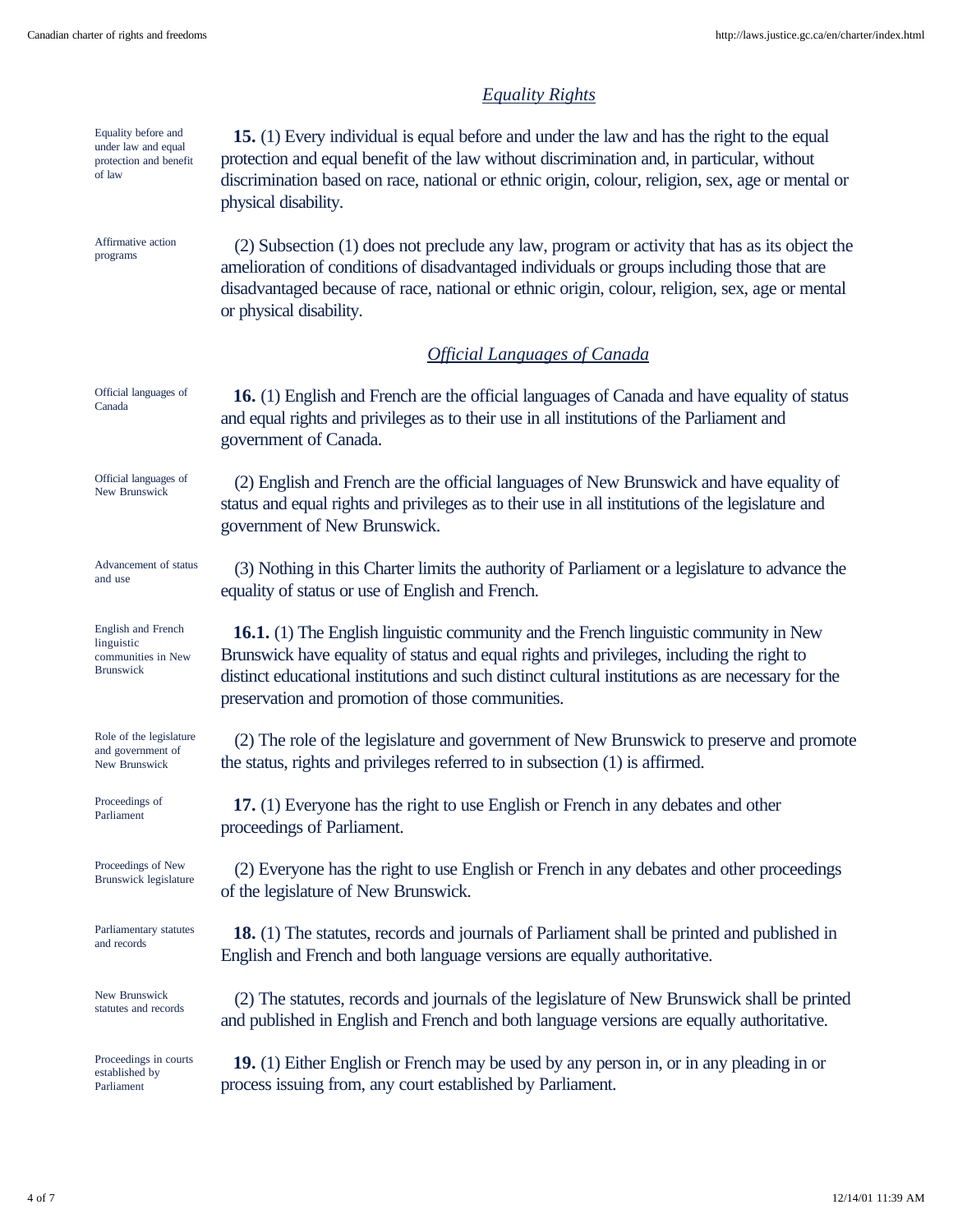| Proceedings in New<br><b>Brunswick courts</b>                            | (2) Either English or French may be used by any person in, or in any pleading in or process<br>issuing from, any court of New Brunswick.                                                                                                                                                                                                                                                                                                    |
|--------------------------------------------------------------------------|---------------------------------------------------------------------------------------------------------------------------------------------------------------------------------------------------------------------------------------------------------------------------------------------------------------------------------------------------------------------------------------------------------------------------------------------|
| Communications by<br>public with federal<br>institutions                 | 20. (1) Any member of the public in Canada has the right to communicate with, and to<br>receive available services from, any head or central office of an institution of the Parliament<br>or government of Canada in English or French, and has the same right with respect to any<br>other office of any such institution where                                                                                                           |
|                                                                          | a) there is a significant demand for communications with and services from that office<br>in such language; or<br>b) due to the nature of the office, it is reasonable that communications with and<br>services from that office be available in both English and French.                                                                                                                                                                   |
| Communications by<br>public with New<br><b>Brunswick</b><br>institutions | (2) Any member of the public in New Brunswick has the right to communicate with, and to<br>receive available services from, any office of an institution of the legislature or government of<br>New Brunswick in English or French.                                                                                                                                                                                                         |
| Continuation of<br>existing constitutional<br>provisions                 | 21. Nothing in sections 16 to 20 abrogates or derogates from any right, privilege or<br>obligation with respect to the English and French languages, or either of them, that exists or is<br>continued by virtue of any other provision of the Constitution of Canada.                                                                                                                                                                      |
| Rights and privileges<br>preserved                                       | 22. Nothing in sections 16 to 20 abrogates or derogates from any legal or customary right<br>or privilege acquired or enjoyed either before or after the coming into force of this Charter<br>with respect to any language that is not English or French.                                                                                                                                                                                   |
|                                                                          | <b>Minority Language Educational Rights</b>                                                                                                                                                                                                                                                                                                                                                                                                 |
| Language of<br>instruction                                               | 23. (1) Citizens of Canada                                                                                                                                                                                                                                                                                                                                                                                                                  |
|                                                                          | a) whose first language learned and still understood is that of the English or French<br>linguistic minority population of the province in which they reside, or<br>b) who have received their primary school instruction in Canada in English or French<br>and reside in a province where the language in which they received that instruction is<br>the language of the English or French linguistic minority population of the province, |
|                                                                          | have the right to have their children receive primary and secondary school instruction in that<br>language in that province.                                                                                                                                                                                                                                                                                                                |
| Continuity of<br>language instruction                                    | (2) Citizens of Canada of whom any child has received or is receiving primary or<br>secondary school instruction in English or French in Canada, have the right to have all their<br>children receive primary and secondary school instruction in the same language.                                                                                                                                                                        |
| Application where<br>numbers warrant                                     | (3) The right of citizens of Canada under subsections (1) and (2) to have their children<br>receive primary and secondary school instruction in the language of the English or French<br>linguistic minority population of a province                                                                                                                                                                                                       |
|                                                                          | a) applies wherever in the province the number of children of citizens who have such a<br>right is sufficient to warrant the provision to them out of public funds of minority                                                                                                                                                                                                                                                              |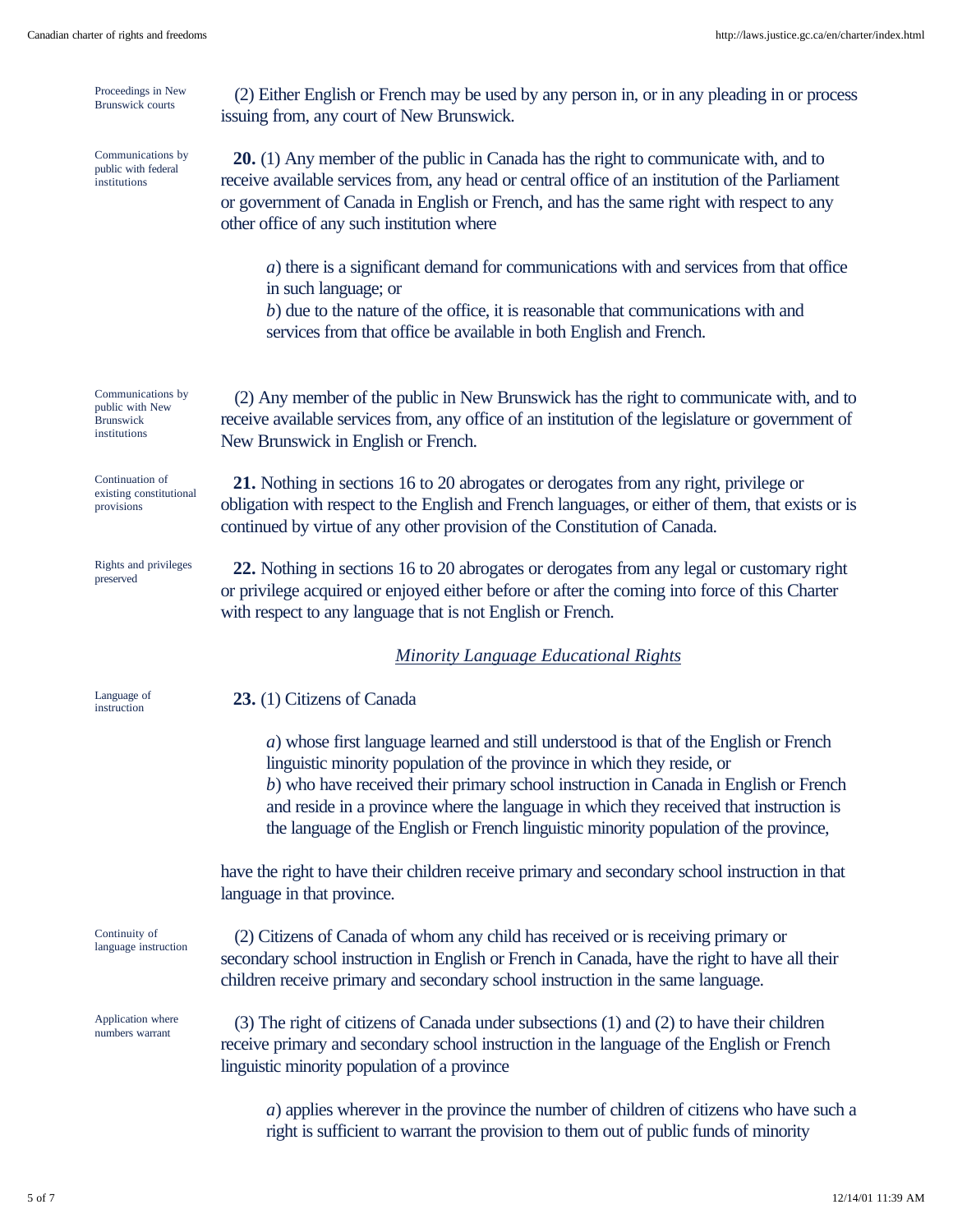|                                                                                  | language instruction; and<br>b) includes, where the number of those children so warrants, the right to have them<br>receive that instruction in minority language educational facilities provided out of public<br>funds.                                                                                                                                                                           |
|----------------------------------------------------------------------------------|-----------------------------------------------------------------------------------------------------------------------------------------------------------------------------------------------------------------------------------------------------------------------------------------------------------------------------------------------------------------------------------------------------|
|                                                                                  | <b>Enforcement</b>                                                                                                                                                                                                                                                                                                                                                                                  |
| Enforcement of<br>guaranteed rignts and<br>freedoms                              | 24. (1) Anyone whose rights or freedoms, as guaranteed by this Charter, have been<br>infringed or denied may apply to a court of competent jurisdiction to obtain such remedy as<br>the court considers appropriate and just in the circumstances.                                                                                                                                                  |
| Exclusion of evidence<br>bringing<br>administration of<br>justice into disrepute | (2) Where, in proceedings under subsection (1), a court concludes that evidence was<br>obtained in a manner that infringed or denied any rights or freedoms guaranteed by this<br>Charter, the evidence shall be excluded if it is established that, having regard to all the<br>circumstances, the admission of it in the proceedings would bring the administration of justice<br>into disrepute. |
|                                                                                  | <b>General</b>                                                                                                                                                                                                                                                                                                                                                                                      |
| Aboriginal rights and<br>freedoms not affected<br>by Charter                     | 25. The guarantee in this Charter of certain rights and freedoms shall not be construed so<br>as to abrogate or derogate from any aboriginal, treaty or other rights or freedoms that pertain<br>to the aboriginal peoples of Canada including                                                                                                                                                      |
|                                                                                  | a) any rights or freedoms that have been recognized by the Royal Proclamation of<br>October 7, 1763; and<br>b) any rights or freedoms that now exist by way of land claims agreements or may be<br>so acquired.                                                                                                                                                                                     |
| Other rights and<br>freedoms not affected<br>by Charter                          | 26. The guarantee in this Charter of certain rights and freedoms shall not be construed as<br>denying the existence of any other rights or freedoms that exist in Canada.                                                                                                                                                                                                                           |
| Multicultural heritage                                                           | 27. This Charter shall be interpreted in a manner consistent with the preservation and<br>enhancement of the multicultural heritage of Canadians.                                                                                                                                                                                                                                                   |
| Rights guaranteed<br>equally to both sexes                                       | 28. Notwithstanding anything in this Charter, the rights and freedoms referred to in it are<br>guaranteed equally to male and female persons.                                                                                                                                                                                                                                                       |
| Rights respecting<br>certain schools<br>preserved                                | 29. Nothing in this Charter abrogates or derogates from any rights or privileges guaranteed<br>by or under the Constitution of Canada in respect of denominational, separate or dissentient<br>schools. (93)                                                                                                                                                                                        |
| Application to<br>territories and<br>territorial authorities                     | <b>30.</b> A reference in this Charter to a Province or to the legislative assembly or legislature of<br>a province shall be deemed to include a reference to the Yukon Territory and the Northwest<br>Territories, or to the appropriate legislative authority thereof, as the case may be.                                                                                                        |
| Legislative powers<br>not extended                                               | 31. Nothing in this Charter extends the legislative powers of any body or authority.                                                                                                                                                                                                                                                                                                                |

*Application of Charter*